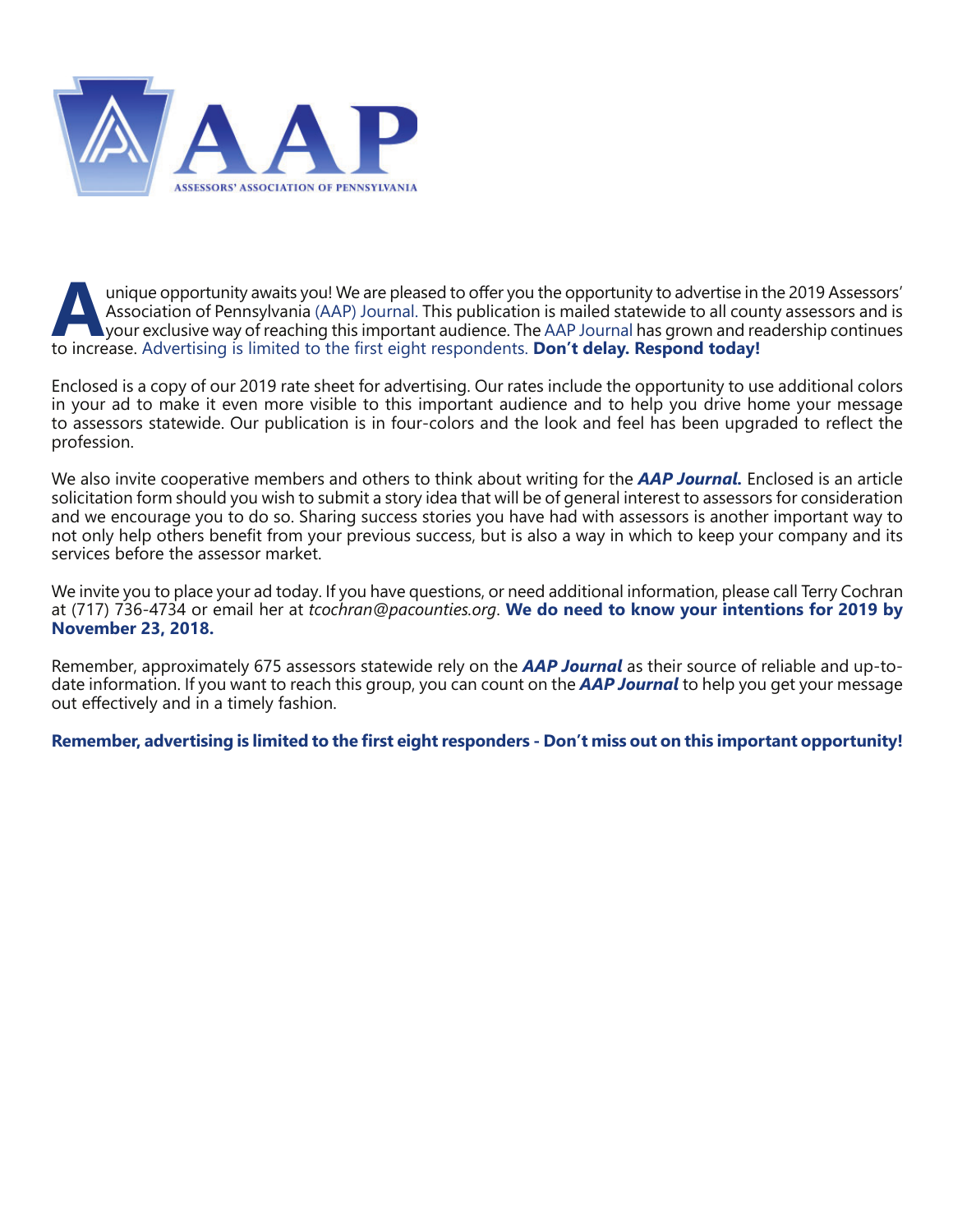

#### **Assessors' Association of Pennsylvania**

The AAP is an affiliate of the County Commissioners Association of Pennsylvania

#### **2019 Advertising Rates, Information and Contract**

*Published by the* **Assessors' Association of Pennsylvania PO Box 60769 Harrisburg, PA 17106-0769 Phone: (717) 526-1010 fax: (717 ) 526-1020**

## **RATES**

*All rates are based on one full year of advertising. Upon occasion, AAP will accept ads for less than one year. Call AAP for special exceptions. The Journal is published four times a year. Your ad will appear four times for the rate indicated below. The Journal is mailed to approximately 675 readers quarterly. Subscriptions are included with membership fees. Additional subscriptions are \$15 per year.* 

# **Sizes:**

Horizontal: 7" wide X 4-7/8" deep Vertical: 3-1/4" wide X 10" deep

Horizontal: 7" wide X 2-1/2" deep Vertical: 3-3/8" wide X 4-7/8" deep

Horizontal: 3-3/8" wide X 1-1/2" deep Vertical: 1-1/2" wide X 3-3/8" deep

Back Cover (first come first serve; only one available)

**1/2 Page \$1,400 annually for four insertions, black only**

**1/4 Page \$1,000 annually for four insertions, black only**

**1/8 Page \$500 annually for four insertions, black only**

**Preferred Position 61,700 annually for four insertions, black only** 

## **Classified Advertising**

Classified ad rates are \$4.00 per line with a minimum of five lines. Boxed ads are an additional \$10.00.

## **COLOR AND SPECS**

#### **Four Colors**

You may add additional colors to your ad at the rate of \$250 per color. You can specify the Pantone ink color you wish to use.

#### **Ad Specifications**

**High resolution electronic files preferred in a high quality PDF format.** If using an ink color other than black, please be certain you have indicated the pantone ink color you are using. If your ad contains a type font other than Times New Roman, Verdana, Segoe UI or Franklin Gothic, please make sure you send a copy of the font with your ad.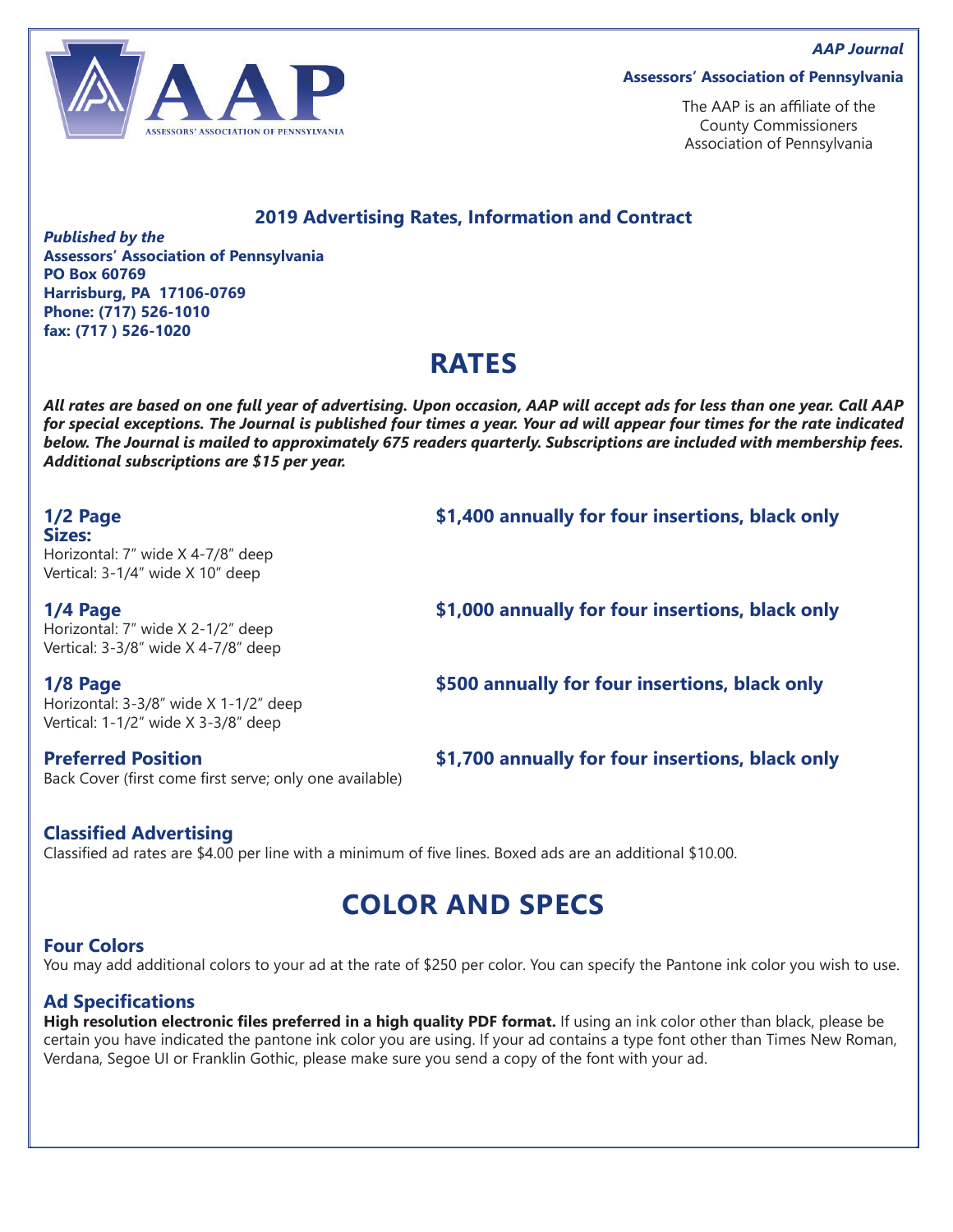# **CLOSING DATES AND CANCELLATION POLICY**

**The** *AAP Journal* **is published four times each year, by the Assessors' Association of Pennsylvania.** 

#### **WINTER 2019**

Publication: January Deadline: December 7, 2018

#### **SPRING 2019**

Publication: April Deadline: March 8

#### **SUMMER 2019**

Publication: July Deadline: June 7

#### **FALL 2019**

Publication: October Deadline: September 6

## **Cancellations:**

No cancellation accepted after closing date. Previous advertisement will be repeated according to the contract unless new copy is received by the closing date.

*AAP reserves the right to reject any unsuitable advertising copy. Advertisers and agencies assume liability for all content and also assume responsibility for any claim therefore made against the publisher. AAP reserves the right to cancel any advertising contract due to non-payment.* 

# **BILLING, MAILING AND QUESTIONS**

## **Billing**

All ad fees must be prepaid on an annual basis, and prior to publication of the first issue. Advertisers will receive a copy of the **AAP Journal** as proof of publication. Classified advertising fees must accompany the ad at the rate described above. All checks should be made payable to the Assessors' Association of Pennsylvania (AAP) and mailed to the address below.

## **Mailing Instructions**

All insertions orders, advertising contract and correspondence should be mailed to: *AAP Journal*, Attention: Terry Cochran, PO Box 60769, Harrisburg, PA 17106-0769 or sent electronically to *tcochran@pacounties.org*.

## **Questions**

Contact Terry Cochran at (717) 736-4734, or email her at *tcochran@pacounties.org.* 

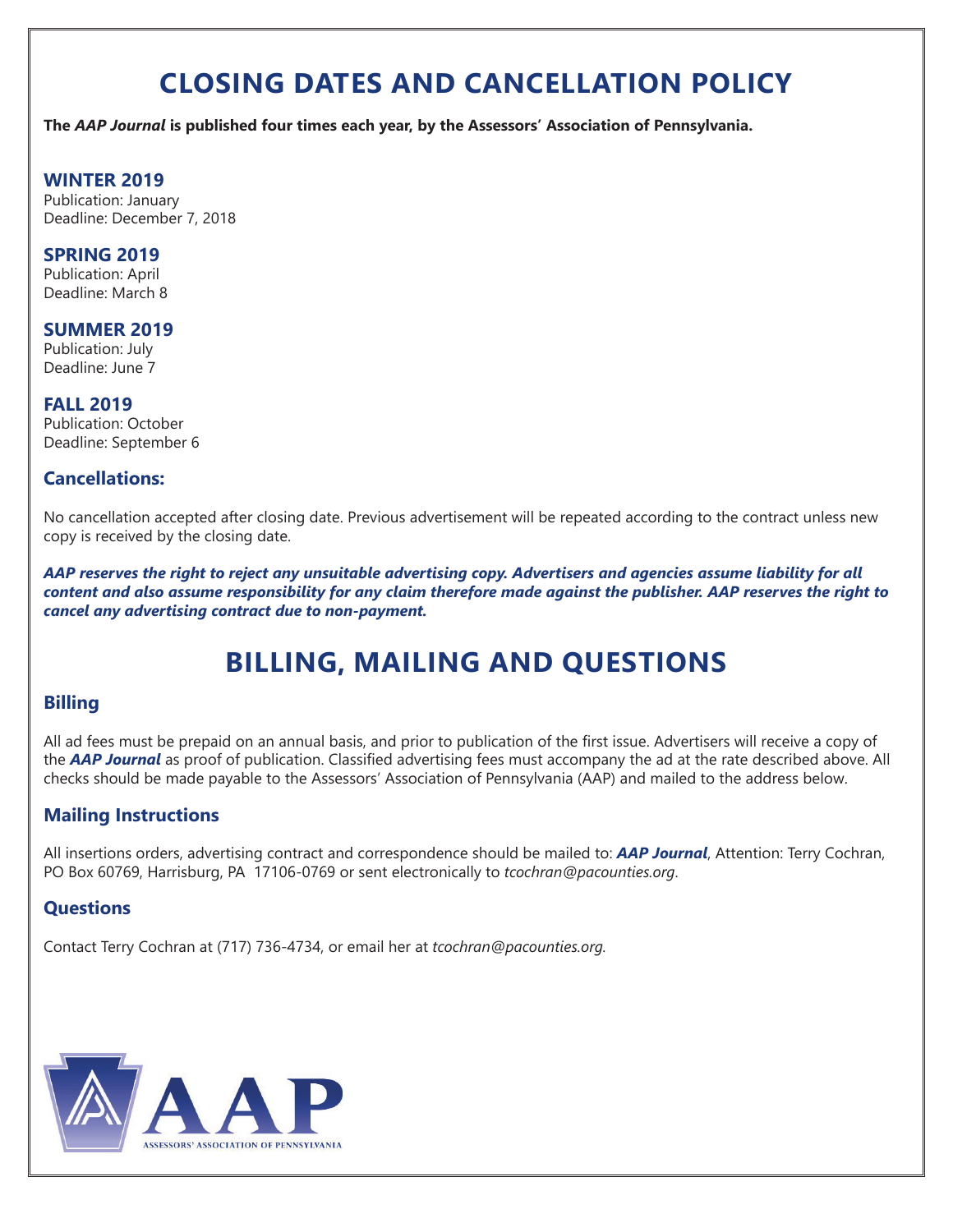

# **2019 AAP Journal Advertising Contract**

| All advertising is pre-paid. Ads will not be run or be accepted without payment in full at time of space reservation.<br>(Please type or print all information, make a copy for your records, and return this form to the AAP at the address on the next<br>page.)                                                           |
|------------------------------------------------------------------------------------------------------------------------------------------------------------------------------------------------------------------------------------------------------------------------------------------------------------------------------|
|                                                                                                                                                                                                                                                                                                                              |
|                                                                                                                                                                                                                                                                                                                              |
|                                                                                                                                                                                                                                                                                                                              |
|                                                                                                                                                                                                                                                                                                                              |
|                                                                                                                                                                                                                                                                                                                              |
|                                                                                                                                                                                                                                                                                                                              |
| <b>Space Reservation</b>                                                                                                                                                                                                                                                                                                     |
| Please indicate the ad size you are purchasing. See previous page for correct sizes. Please note: if AAP must correct your<br>ad, or if the ad does not conform to specifications, you will be contacted and given the option of resubmitting the ad,<br>or AAP will offer to correct the ad and bill you for those changes. |
| 1/2 page @ \$1,400 annually, black<br>1/4 page @ \$1,000 annually, black<br>______ 1/8 page @ \$500 annually, black<br>Preferred position 1/2 page - back cover @ \$1,700 annually, black (first-come, first-paid basis)                                                                                                     |
| ______ Additional color(s): Add \$250 for each additional color. Please specify pantone ink color.                                                                                                                                                                                                                           |
|                                                                                                                                                                                                                                                                                                                              |
| Annual Cost of Advertising \$                                                                                                                                                                                                                                                                                                |
|                                                                                                                                                                                                                                                                                                                              |
| Return with payment and advertising copy to:<br><b>AAP</b>                                                                                                                                                                                                                                                                   |
| <b>Attn: Terry Cochran</b><br><b>AAP Journal</b><br>PO Box 60769<br>Harrisburg, PA 17106-0769<br>Or fax: (717) 526-1020<br>Or email: tcochran@pacounties.org                                                                                                                                                                 |
| If advertising for the full year, the deadline for your 2019 advertising contract is November 23, 2018.                                                                                                                                                                                                                      |